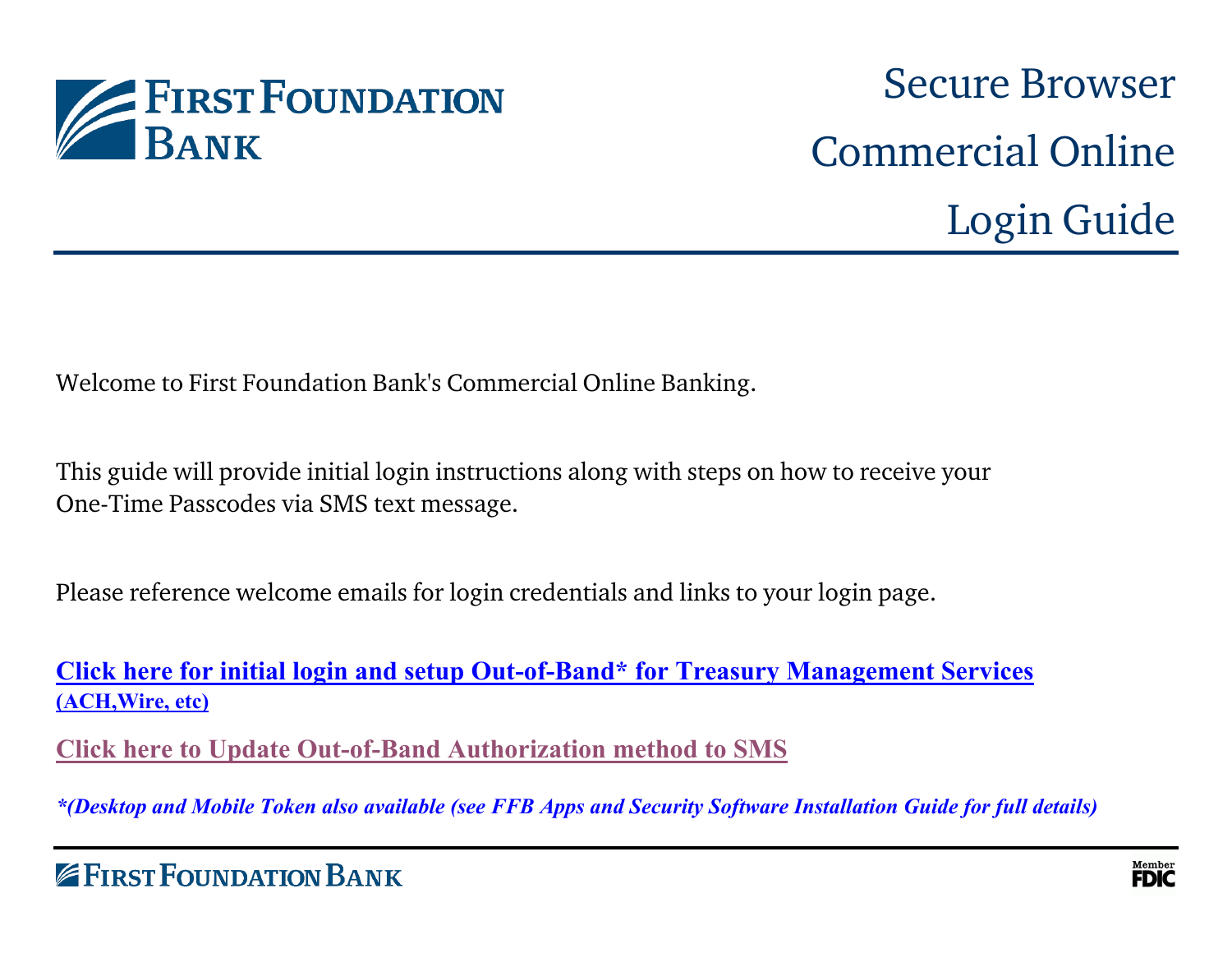## **Initial login for Commercial Online**

To login to First Foundation Bank, please follow the steps below:

1. Locate the **First Foundation Bank Secure Browser** icon on your Desktop. Click to open



- 2. Select the **CompanyID/UserID**
- 3. Enter the **6-12 digit PIN** you created while setting up your secure browser with your Activation Code
- 4. Click on **Login**

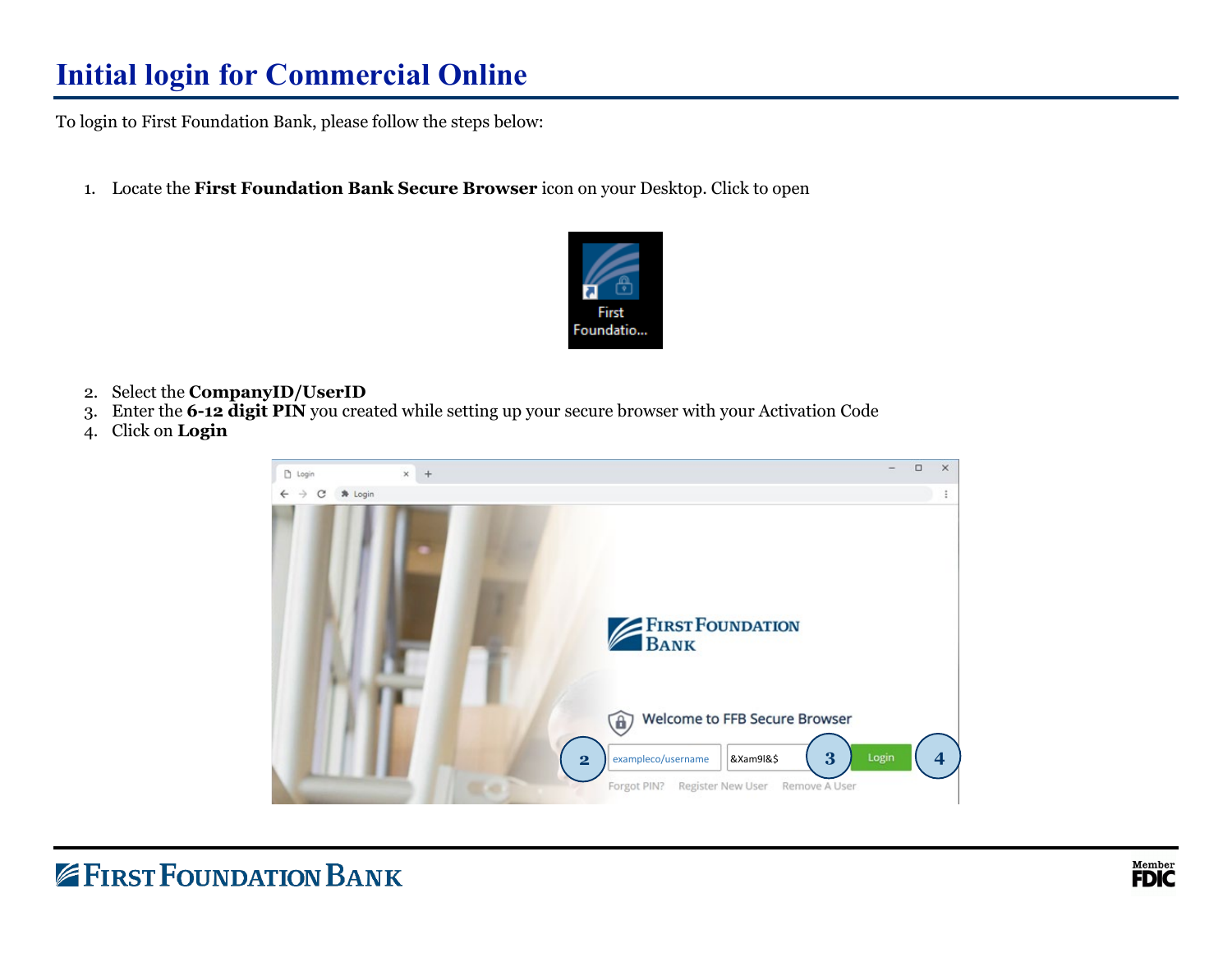5. From the Secured Apps Dashboard find the **FFB Commercial Online** app and click to select



6. On the far right of the header bar click on **My Settings** and then on **My Profile**

| Administration                               | <b>My Settings</b>                                                                                                                                                               |
|----------------------------------------------|----------------------------------------------------------------------------------------------------------------------------------------------------------------------------------|
| <b>Select Grou</b><br><b>Groups</b><br>Add G | $5\overline{)}$<br>My Profile<br>My History<br><b>Secure Messaging</b><br>Subscriptions<br><b>File Vault</b><br>FFB File Share<br><b>FFB Secure Browser</b><br>FFB Desktop Token |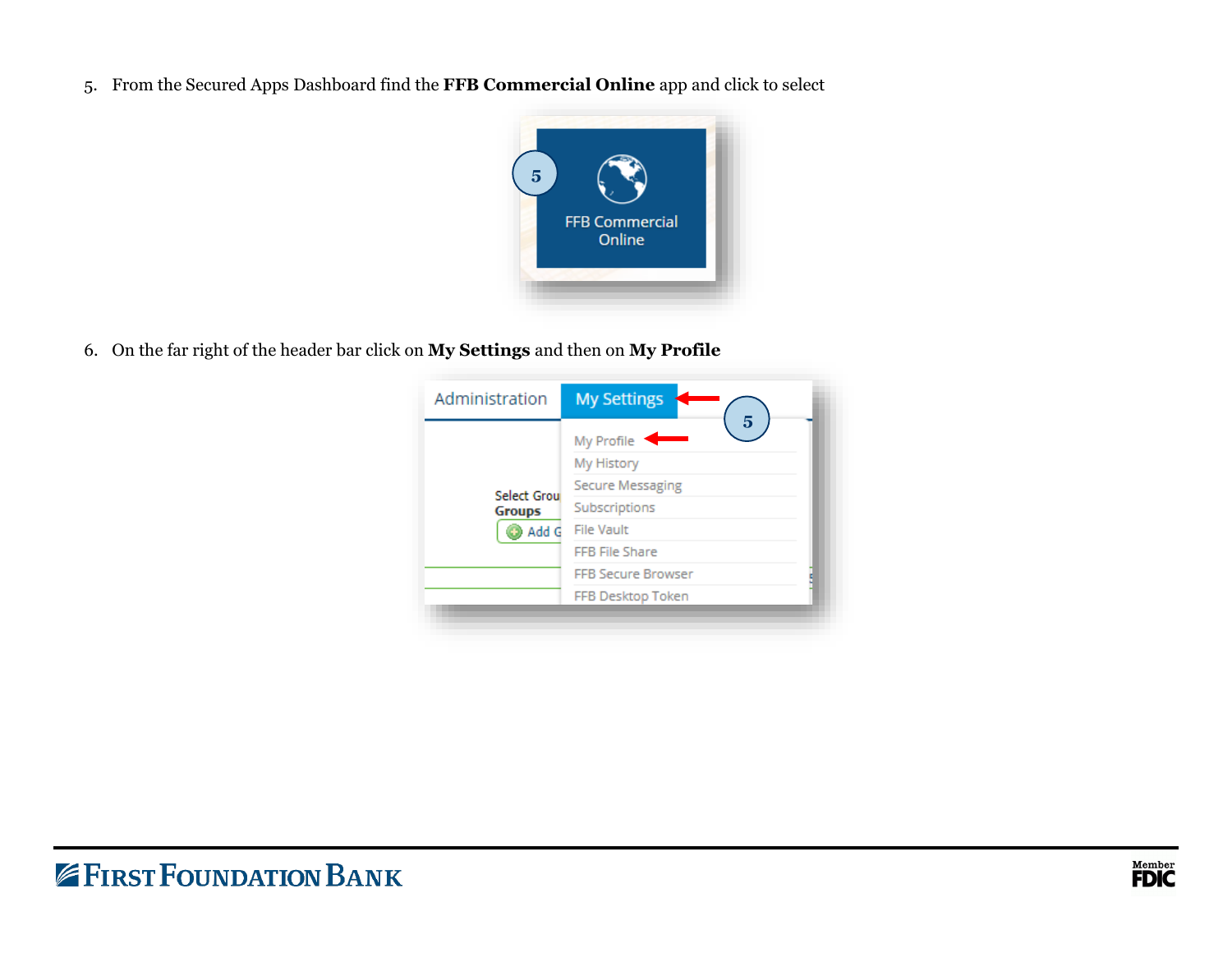7. On the far left underneath **My Settings** section click on **Credentials**



8. Enter **6-12 digit PIN** in both boxes

|                  |  | Your PIN should be at least 6 characters and contain at least one letter and one number |
|------------------|--|-----------------------------------------------------------------------------------------|
| <b>Enter PIN</b> |  | 8                                                                                       |
| Confirm PIN      |  |                                                                                         |

9. Scroll to the bottom of the page and click Update Credentials

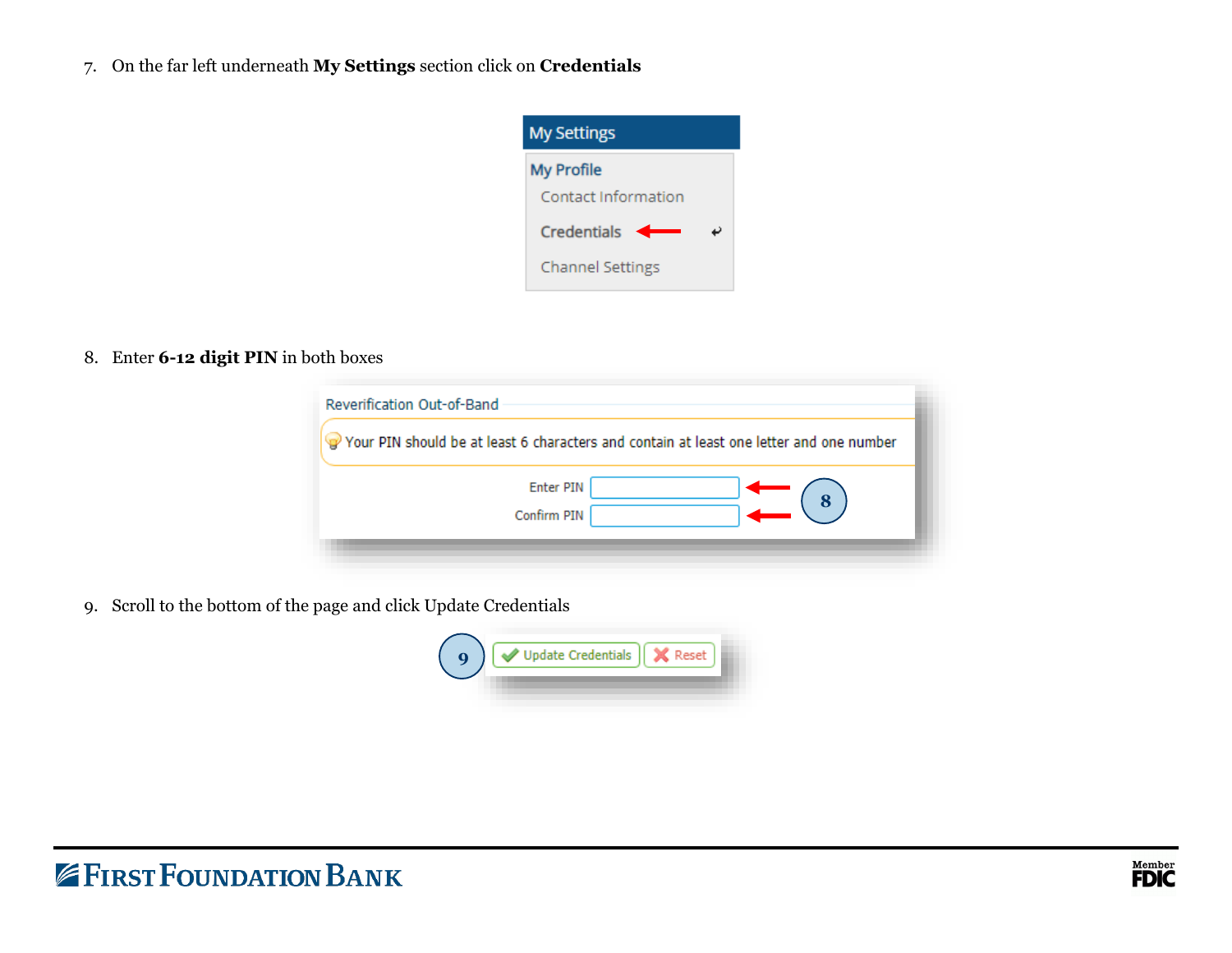### <span id="page-4-0"></span>**Update Out-of-Band Authorization method to SMS (optional)**

To update how you receive your one-time passcode method to SMS, please follow the steps below:

After you have logged in click on **My Settings**

1. Click on **My Profile**

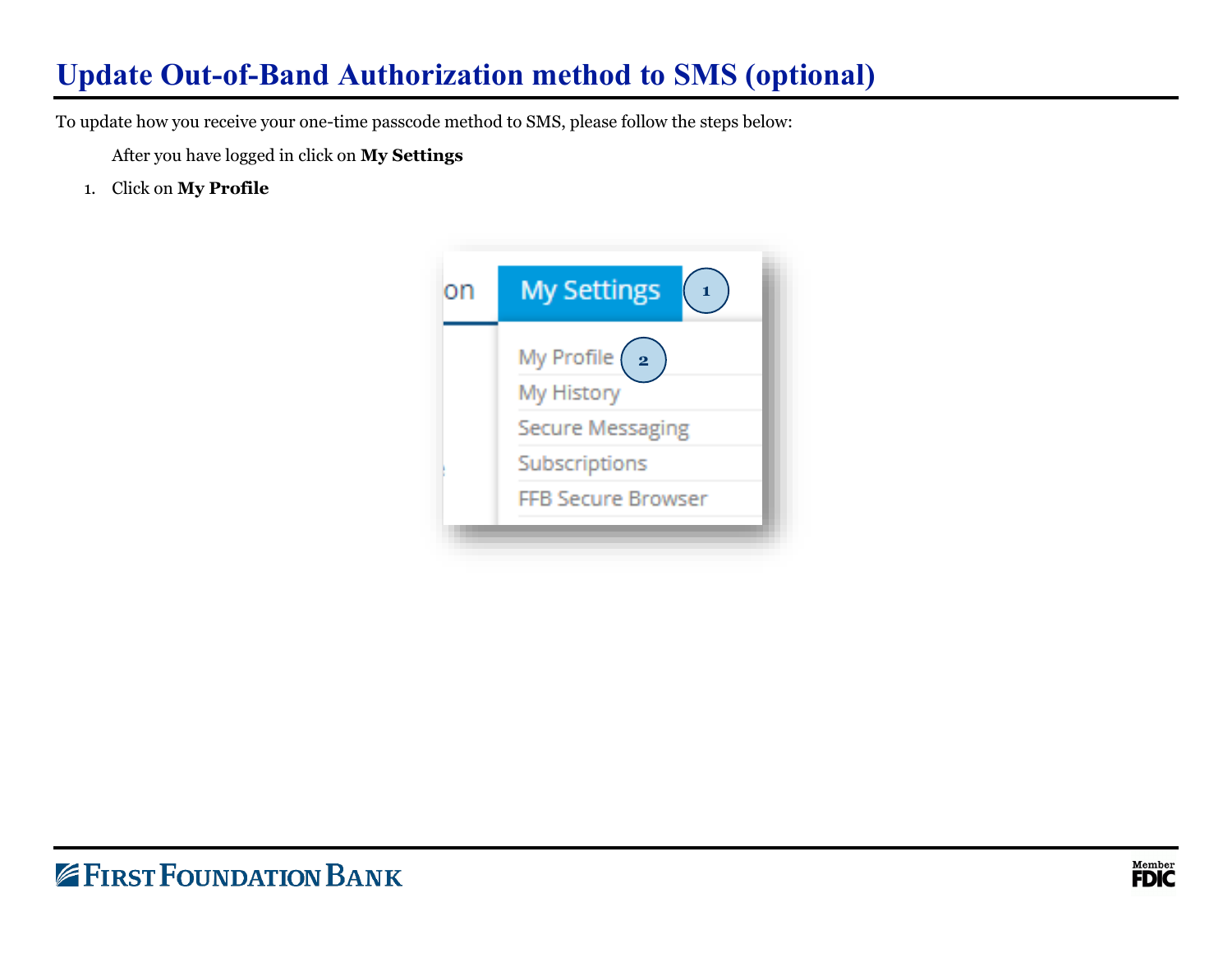- 2. In **Contact Information** section click on **Enable SMS Messages**
- 3. Click on **Terms and Conditions**
- 4. Enter your **Mobile Phone Number**
- 5. Click on **Save**

| Enable SMS Messages                                           | 3<br>Terms and Conditions $\Box$ By clicking here, I agree to the Terms and Conditions.                                                                                                                              |
|---------------------------------------------------------------|----------------------------------------------------------------------------------------------------------------------------------------------------------------------------------------------------------------------|
|                                                               | <b>FFB Commercial Online</b><br>To opt-out at any time, send STOP to 99453. To receive more information, send HELP to 99453.<br>Message and Data Rates May Apply. Number of Messages Varies Per User. Account holder |
|                                                               | authorizes charges to appear on wireless bill or be deducted from prepaid balance.<br>Tier One Carriers: AT&T, Verizon, T-Mobile ®, Sprint, Metro PCS ®, U.S. Cellular ®                                             |
|                                                               | To Contact Support: Online Banking Support                                                                                                                                                                           |
| Message Enabled Cell Phone Number 8884054332<br>Reset<br>Save | 5<br>Test                                                                                                                                                                                                            |

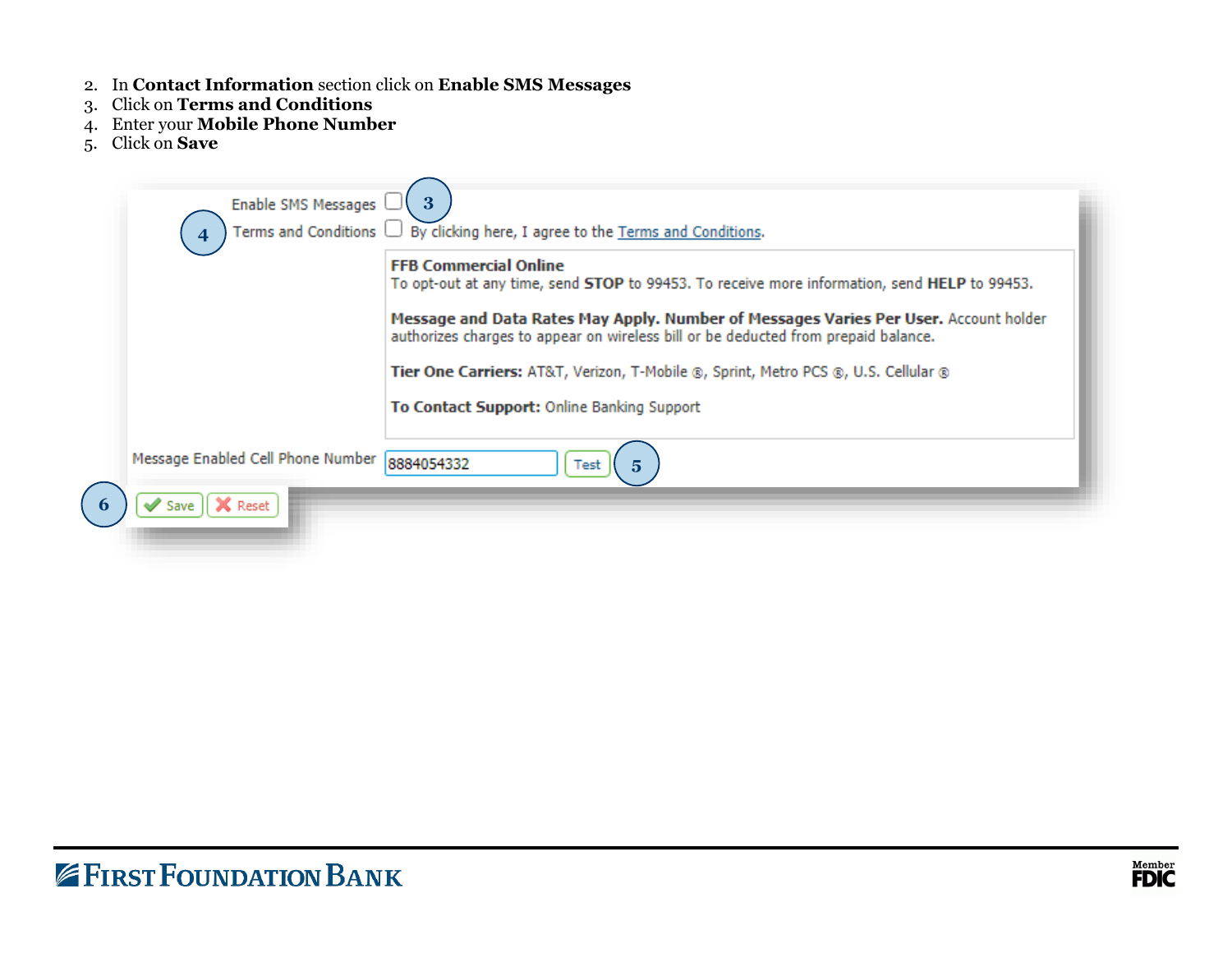- 6. Enter your **PIN**
- 7. Click on **Generate**

| <b>The Host</b><br>$\overline{\phantom{a}}$<br>$\cdots$<br><b>B.D.</b><br><b>Please Reverify</b> |  |
|--------------------------------------------------------------------------------------------------|--|
| Please enter your PIN<br>(8)<br>$\overline{7}$<br>$\mathscr{P}$ Generate                         |  |
|                                                                                                  |  |

8. An email will be sent to you from noreply-onlinebanking@ff-inc.com with a One-Time Passcode

| Out Of Band Password                                                                                                    |        |
|-------------------------------------------------------------------------------------------------------------------------|--------|
| <b>EXPERIE FOUNDATION</b><br><b>BANK</b><br><b>DO NOT USE COPY &amp; PASTE</b><br>9<br>Your one-time passcode is XXXXXX | 11 PST |

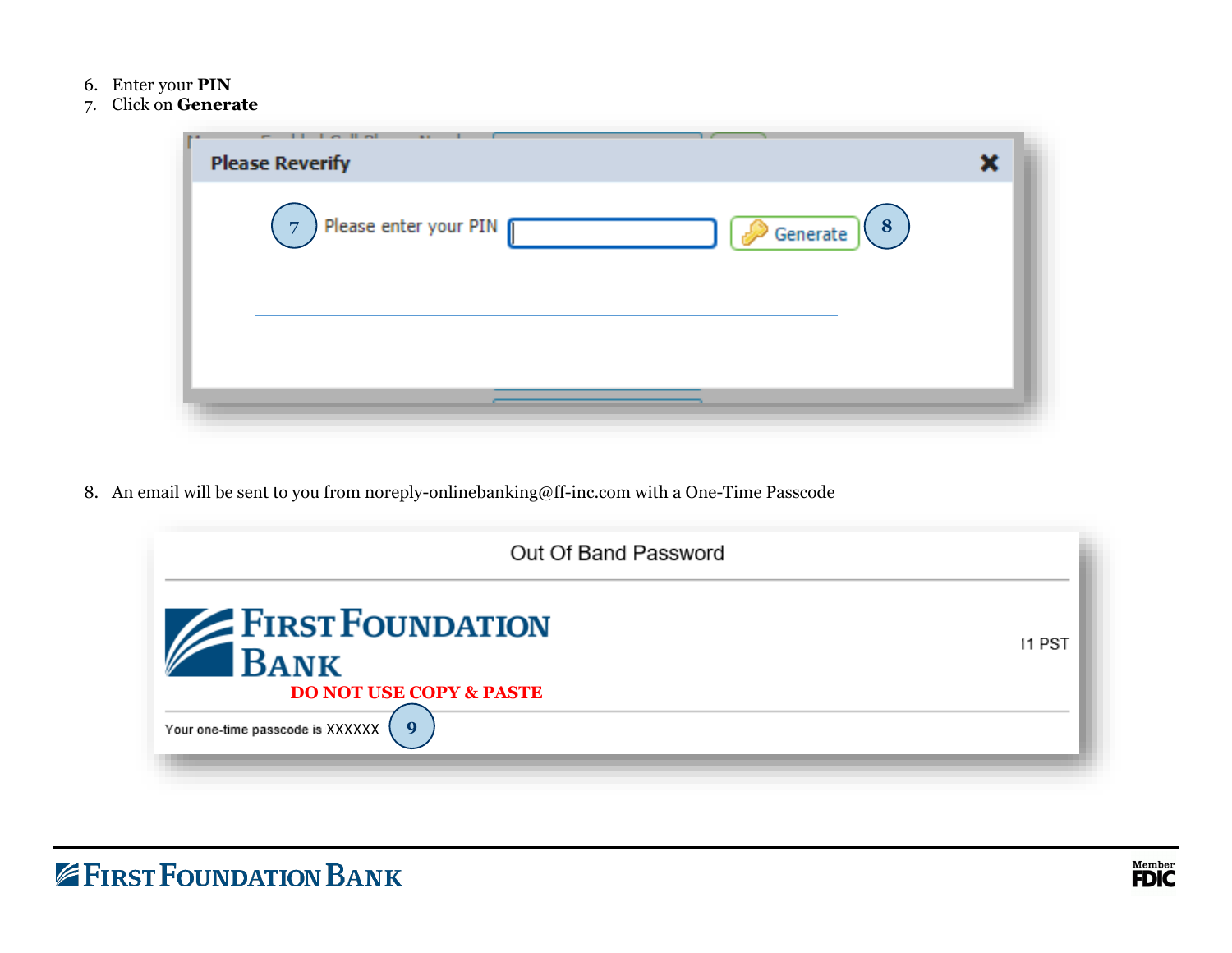- 9. Enter your **One-Time Passcode**
- 10. Click on **Submit**



11. Click on **My Settings** 12. Click on **Subscriptions**

| on | <b>My Settings</b><br>12  |
|----|---------------------------|
|    | My Profile                |
|    | My History                |
|    | Secure Messaging          |
|    | Subscriptions<br>13       |
|    | <b>FFB Secure Browser</b> |

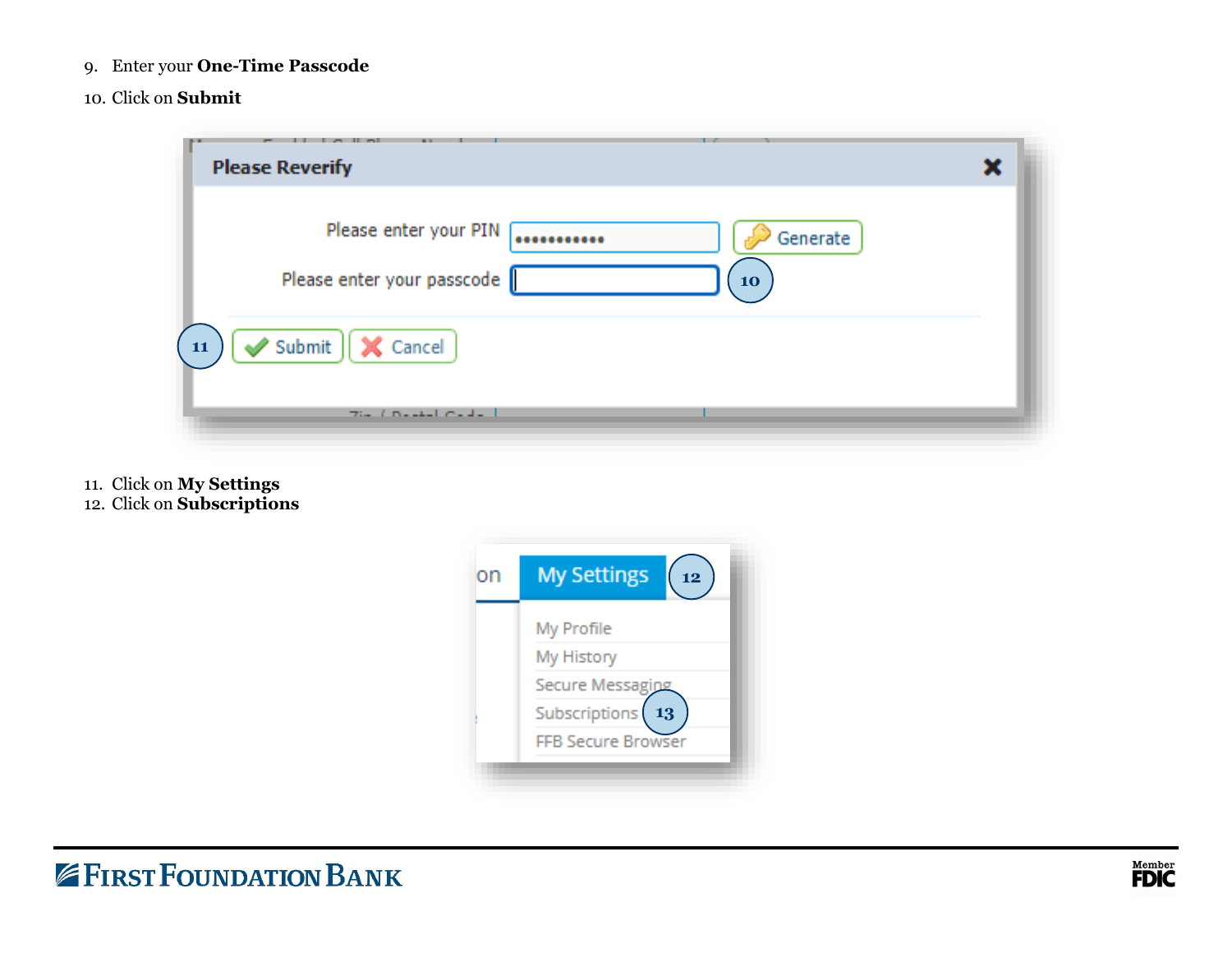#### 13. Click on **Out of Band Authorization**



- 14. Click on **SMS** option
- 15. Click on **Format Preference** and select **Text**
- 16. Click on **Save**

| <b>Delivery Settings</b>               |                    |                          |
|----------------------------------------|--------------------|--------------------------|
| $+$ / - Data Type                      | B.<br>$\mathbb{M}$ | <b>Format Preference</b> |
| Out Of Band Authorization<br>✔         | $\odot$            | HTML Y                   |
|                                        |                    | <b>HTML</b>              |
| <b>Payments Approver Notification</b>  |                    |                          |
| <b>Secure Messaging Reply Received</b> |                    | Text                     |
| X Reset<br>Save                        |                    |                          |

**15**